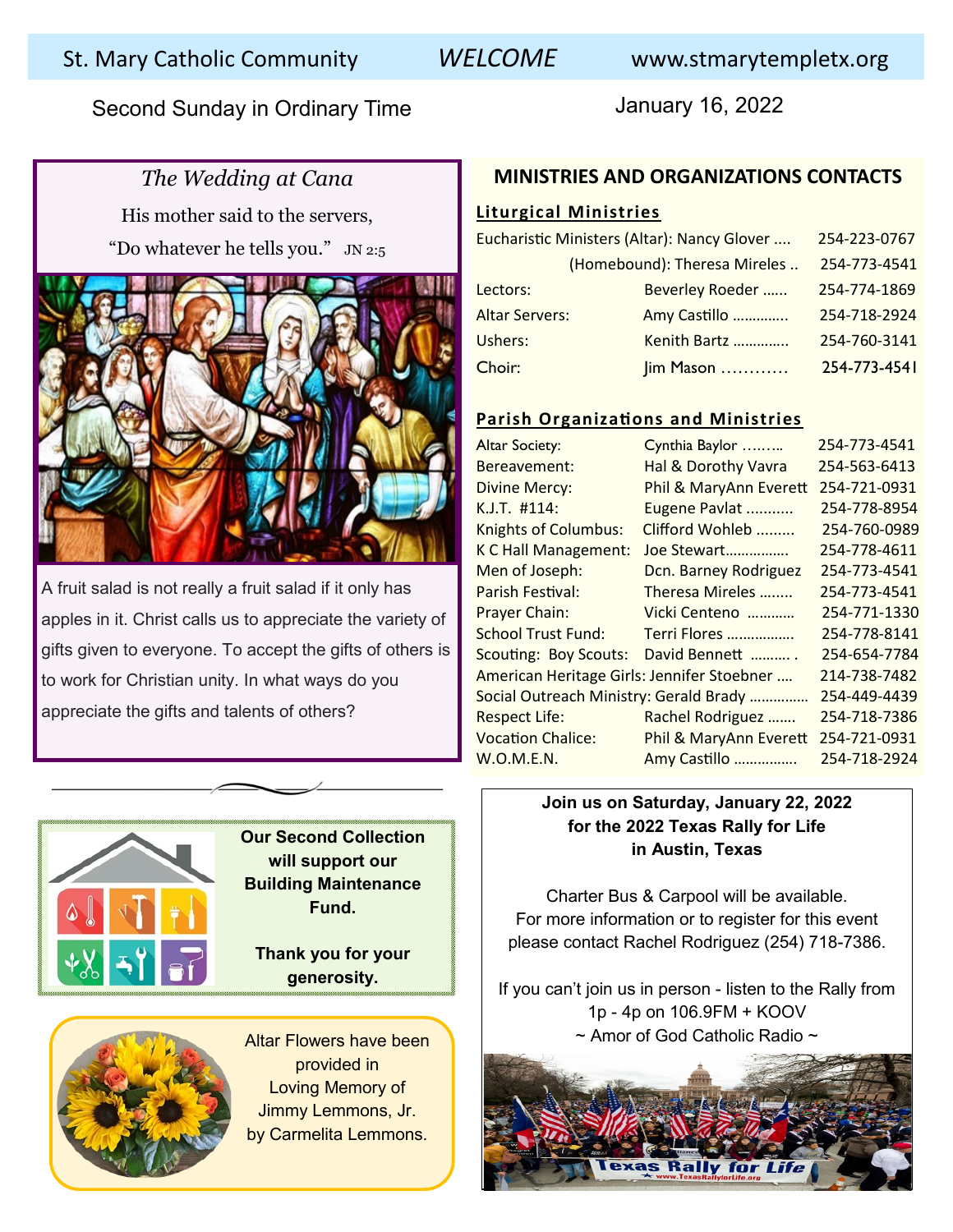# St. Mary Catholic Community *WELCOME* www.stmarytempletx.org

Second Sunday in Ordinary Time **January 16, 2022** 



**Religious Education News & Important Dates:**

**Wednesday, Jan. 19th at 6:30pm (during class).** Our 1<sup>st</sup> Reconciliation class will be having a mandatory practice for 1<sup>st</sup> Reconciliation. Please don't be late for this practice.

**Saturday, Jan. 22nd at 10:00am in the Church** We will be celebrating  $1<sup>st</sup>$  Reconciliation.

### **Adult Bible Study**

**Each Tuesday, Jan. 25th - March 1st Regina Caeli Room 1:30pm - 3:30 pm**



Hebrews: The New and Eternal Covenant is a Bible study program that takes Catholics on a guided tour of what is considered the "Holy of Holies" of biblical theology.

Presented by Dr. Andrew Swafford and Jeff Cavins, this study program draws out the meaning of the book of Hebrews in a simple way and highlights the critical differences between the Old and New Covenants.

After doing this study, Catholics will be able to see, appreciate, and take hold of the riches God has given them in the New Covenant. And most importantly, this encounter with God through the lens of Hebrews will help Catholics get to know the generosity of the Father's heart in a deeper way than ever before.

# **FALCONS CORNER Celebrating 125 Years of Catholic Education**

With the 2022-2023 school year quickly approaching, we have created a pre-enrollment form for new families. To get your child's name on our list, visit the homepage of our website, stmarys-[temple.org,](http://stmarys-temple.org/) to find the link and complete the form.

Tours available daily! Please contact Marissa Gianotti at mgiannotti@st-marys-temple.org or (254) 778-8141 to schedule a tour.

### **Upcoming Events:**

Thurs. Jan  $13^{\text{th}} - 2^{\text{nd}}$  Qtr Awards 2:00 p.m.

Mon. Jan. 17th - MLK Day: No School

Fri. Jan. 21st - KoC Free Throw Contest

Sat. Jan. 22nd- First Penance 10:00 a.m. Celebrating Catholic Schools Dinner

Sun. Jan. 30th- Catholic Schools Week begins

Mon. Jan 31st- Yearbook AD Sale Ends

### **Looking Ahead:**

February 1st-4th - Catholics Schools Week

February 9th - Spring Conferences - No School

February 11th (Friday) - Leadership Mass

February 14th - Inclement Weather Day - No **School** 

February 27th - Annual SMCS Open House



2022 Offertory Envelopes can be picked-up in the back of the Church after each Mass this weekend.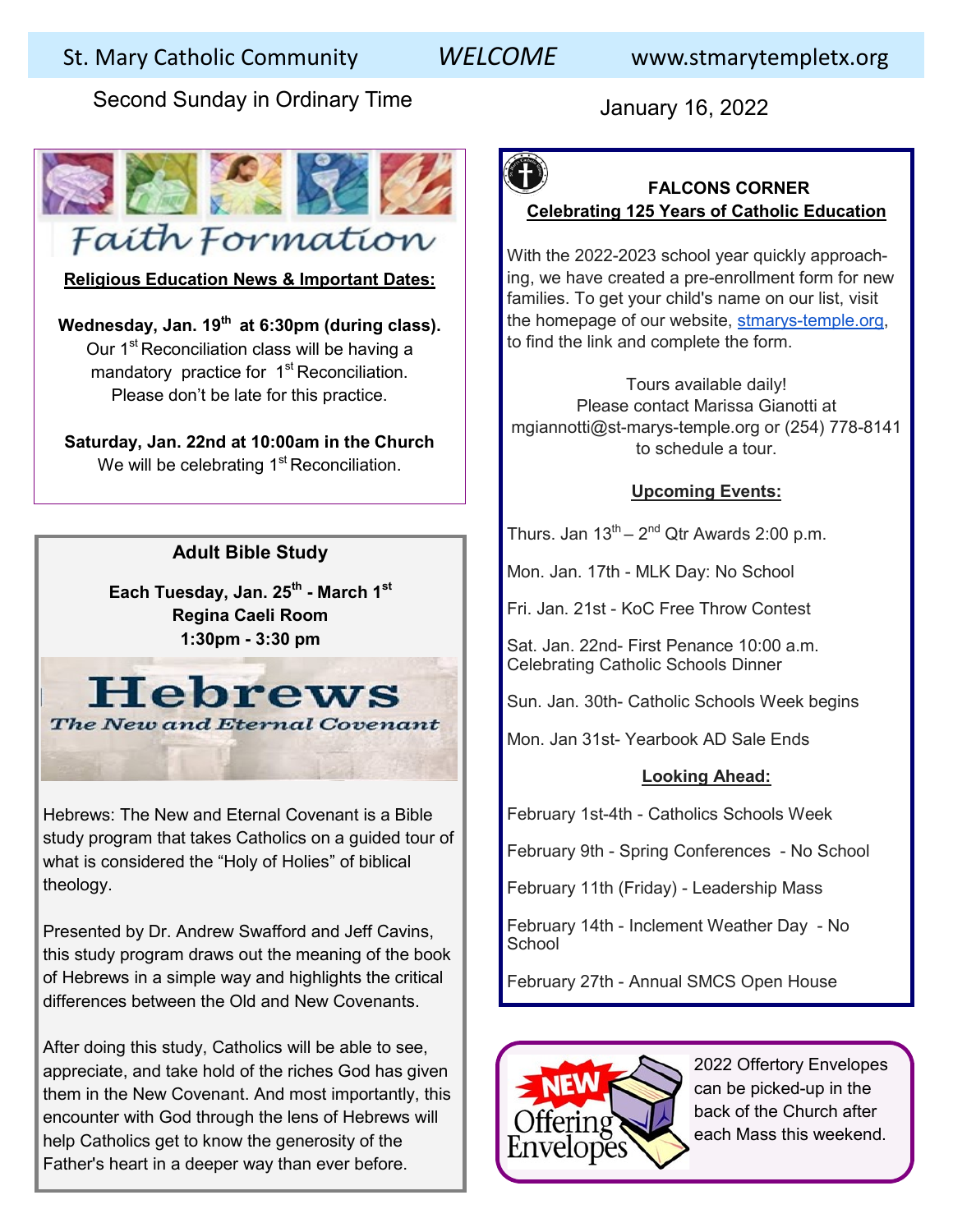# St. Mary Catholic Community *WELCOME* www.stmarytempletx.org

Second Sunday in Ordinary Time **January 16, 2022** 

## **January 22nd and January 23rd, 2021**

### **5:30 PM Mass**

| Lector:   | K Smith                                            |  |
|-----------|----------------------------------------------------|--|
| EM:       | Dcn. B. Rodriguez, K. Hawkins                      |  |
| Greeters: | B. Lenart, J. Sladacek, R. Wilde,                  |  |
|           | D. Smith                                           |  |
|           | Altar Servers: L. Henderson, S. Stoebner, O. Ware, |  |
|           | X Mitchell                                         |  |

#### **7:30 AM Mass**

| Lector:   | M. Guenat                            |  |
|-----------|--------------------------------------|--|
| EM:       | T. Mireles, R. Coufal                |  |
| Greeters: | R. Coufal, L. Lagut, J. Flinn,       |  |
|           | J. & J. Wimberley                    |  |
|           | Altar Servers: A. Bailon, K. Jacques |  |

#### **9:30 AM Mass**

| Lector:   | J. Hattemer                           |
|-----------|---------------------------------------|
| EM:       | Dcn. B. Rodriguez, J. Glover          |
| Greeters: | K. Bartz, E. & T. Degenhardt,         |
|           | M. Jimenez                            |
|           | Altar Servers: T., N., E., J. Bennett |

#### **11:30 AM Mass**

| Lector:   | P. Engbrock                                    |
|-----------|------------------------------------------------|
| EM:       | Dec. B. Rodriguez, D. Ramos                    |
| Greeters: | R. Krumnow, B. & D. Stewart                    |
|           | Altar Servers: R. Dimayuga, Gr., Ga., I. Garza |

### **CHALICE FOR VOCATIONS**

Thank you to our families; your prayers strengthen those being called by God to live out their vocation.

| Jan. 23rd | Don Barney & Janie Rodriguez 11:30a |                    |
|-----------|-------------------------------------|--------------------|
| Jan. 29th | Nestor & Vicki Centeno              | 5:30 <sub>pm</sub> |

| THE WEEK AHEAD       |                    |                 |             |
|----------------------|--------------------|-----------------|-------------|
| <b>Date</b>          | <b>Event</b>       | <b>Location</b> | <b>Time</b> |
| Mon.                 | Quilting           | Ave Maria       | $9:00$ am   |
| Jan 17 <sup>th</sup> | Angels             | Room            |             |
|                      | <b>Crafters</b>    | Regina Caeli    | 10:00 am    |
|                      |                    | Room            |             |
| Tuesday              | Adoration          | Adoration       | $9:00$ am   |
|                      |                    | Chapel          |             |
| Friday               |                    |                 | 5:00 pm     |
| Tues.                | Knitting &         | Ave Maria       | 10:00 am    |
| Jan 18 <sup>th</sup> | Crocheting         | Room            |             |
|                      | Men of             | Ave Maria       | 7:00 pm     |
|                      | Joseph             | Room            |             |
|                      | Parish             | O'Reilly        | 6:00 pm     |
|                      | <b>Council Mtg</b> | <b>Building</b> |             |
| Wed                  | Religious          | O'Reilly        | 6:30 pm     |
| Jan 19 <sup>th</sup> | Education          | <b>Building</b> |             |
|                      | <b>Bishop Joe</b>  | St. William's   | 11:30 am    |
|                      | Vasquez            | Catholic        |             |
|                      | Anniversary        | Church,         |             |
|                      | <b>Mass</b>        | Austin          |             |
| Thurs.               | <b>RCIA</b>        | O'Reilly        | 6:00 pm     |
| Jan 20 <sup>th</sup> |                    | <b>Building</b> |             |



**will be meeting on Sunday, January 16th at 3:00pm in the Ave Maria Building.** 

All interested adults are invited to attend.

For more information please contact Phil & Mary Ann Everett